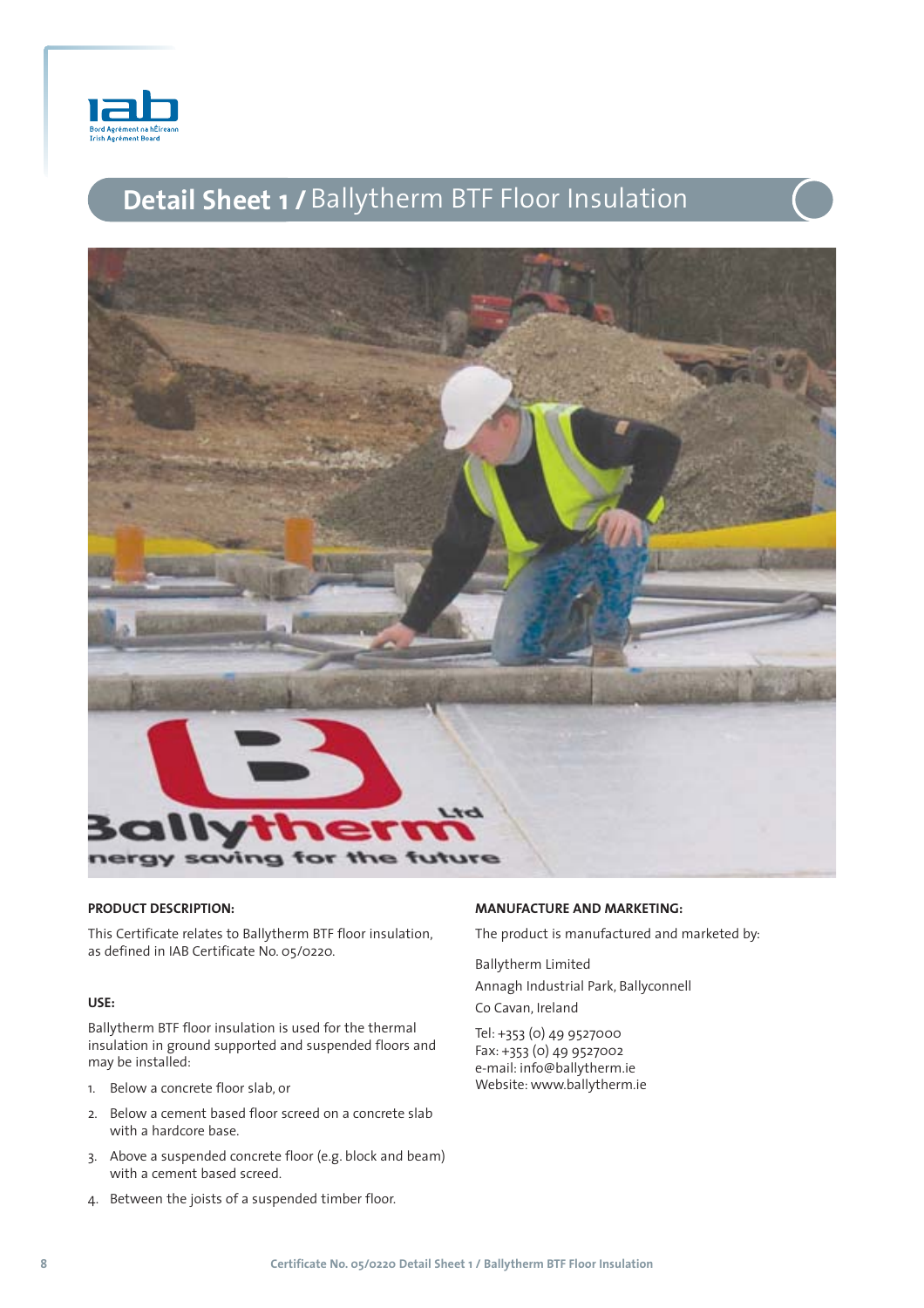

# Part One / Technical Specification and Control Data

#### **1.1 PRODUCT DESCRIPTION**

This Certificate relates to the Ballytherm BTF floor insulation using Polyisocyanurate (PIR), closed cell rigid foam insulation manufactured in accordance with I.S. EN 13165: 2001 *Thermal insulation products for buildings – Factory made products of polyurethane foam (PUR) Specification*. During the manufacturing process, liquid raw materials expanded by blowing agents are applied between low emissivity trilaminate foil facings. Ballytherm BTF floor insulation boards are CFC and HCFC free and therefore have zero ozone depletion potential.

This Certificate certifies compliance with the requirements of the Building Regulations 1997 to 2002.

Table 1 shows the Ballytherm BTF floor insulation, product range.

#### **Table 1:** *Product Range*

The boards are available in the following sizes:

| Length           | 2400m                                       |
|------------------|---------------------------------------------|
| Width            | 1200 <sub>mm</sub>                          |
| <b>Thickness</b> | 25, 30, 35, 40, 45, 50,<br>60, 70, and 75mm |
| Grade            | <b>PIR</b>                                  |

#### **1.2 MANUFACTURE**

Ballytherm BTF floor insulation is manufactured from a formulation of chemicals, which are sprayed onto low emissivity composite foil facings subsequently autohesively bonded to the insulation core during manufacture.

#### **1.3 INSTALLATION**

#### **1.3.1 General**

Ballytherm BTF floor insulation boards are placed below the slab or between the slab and the screed. Boards can also be used to provide insulation to suspended timber floors. Vertical upstands of insulation (perimeter insulation strips) should be used to separate the screed/slab from the wall to reduce thermal bridging at the wall/floor junction. Refer to clause 0.6 (General) and 1.5 (Thermal Bridging) of Technical Guidance Document L to Building Regulations 2002 – Conservation of Fuel and Energy

# **1.3.2 Procedure – Laying below the floor screed**

Where Ballytherm BTF floor insulation board is used below the floor screed, it is simply laid loose over the concrete floor slab with the necessary water and vapour protection. Board joints should be lightly

butted, staggered and laid to break-bonded pattern. The floor slab should be uniformly flat without steps or gaps to provide continuous bearing support to the Ballytherm BTF floor insulation board. A strip of board 25 mm thick should be used around the perimeter of the floor area being insulated. This should be placed vertically against the abutting wall so that it connects with the insulation laid over the slab and protects the edge of the screed, so preventing cold bridging of the floor screed. Boards are overlaid with a separating layer of polythene sheet (not less then 500 gauge) or building paper to BS 1521: 1972 – Specification for Waterproof Building Papers, Grade B1F, between the screed and the Ballytherm BTF floor insulation board to prevent the wet screed penetrating joints between the boards. The minimum thickness of sand and cement screed is 65 mm for domestic construction and 75 mm for most other buildings.

Floor loading on non domestic applications should be verified by a Chartered Engineer.

The concrete floor over which the insulation is to be laid should be left as long as possible to maximise drying out in accordance with the relevant recommendations of BS 8203: 2001, *Code of practice for the installation of resilient floor coverings.*

## **1.3.3 Procedure –Laying below the floor slab**

Where Ballytherm BTF floor insulation board is used below the floor slab, lay the hardcore in layers; min 150 – 225 mm; each layer should be well compacted, with the surfaced blinded with a thin layer of sand to provide a suitable surface for laying a damp proof membrane (dpm) or radon barrier.

A damp proof membrane e.g. 1200 gauge polythene or a Radon Barrier, subject to site conditions and statutory requirements, should be laid over the well compacted hardcore and blinding with joints taped and folded to prevent the passage of ground moisture. The dpm should be carried up the surrounding foundation walls until it meets and seals with the damp proof course.

Ballytherm BTF floor insulation board should be laid staggered to break-bonded pattern with closely butted joints, fitted tightly at the edges and around any service penetrations.

A strip of board 25 mm thick should be used around the perimeter of the floor slab in order to prevent cold bridging of the slab. Boards are overlaid with a separating layer of polythene sheet (not less then 500 gauge) or building paper to BS 1521: 1972 – Specification for Waterproof Building Papers, Grade B1F.



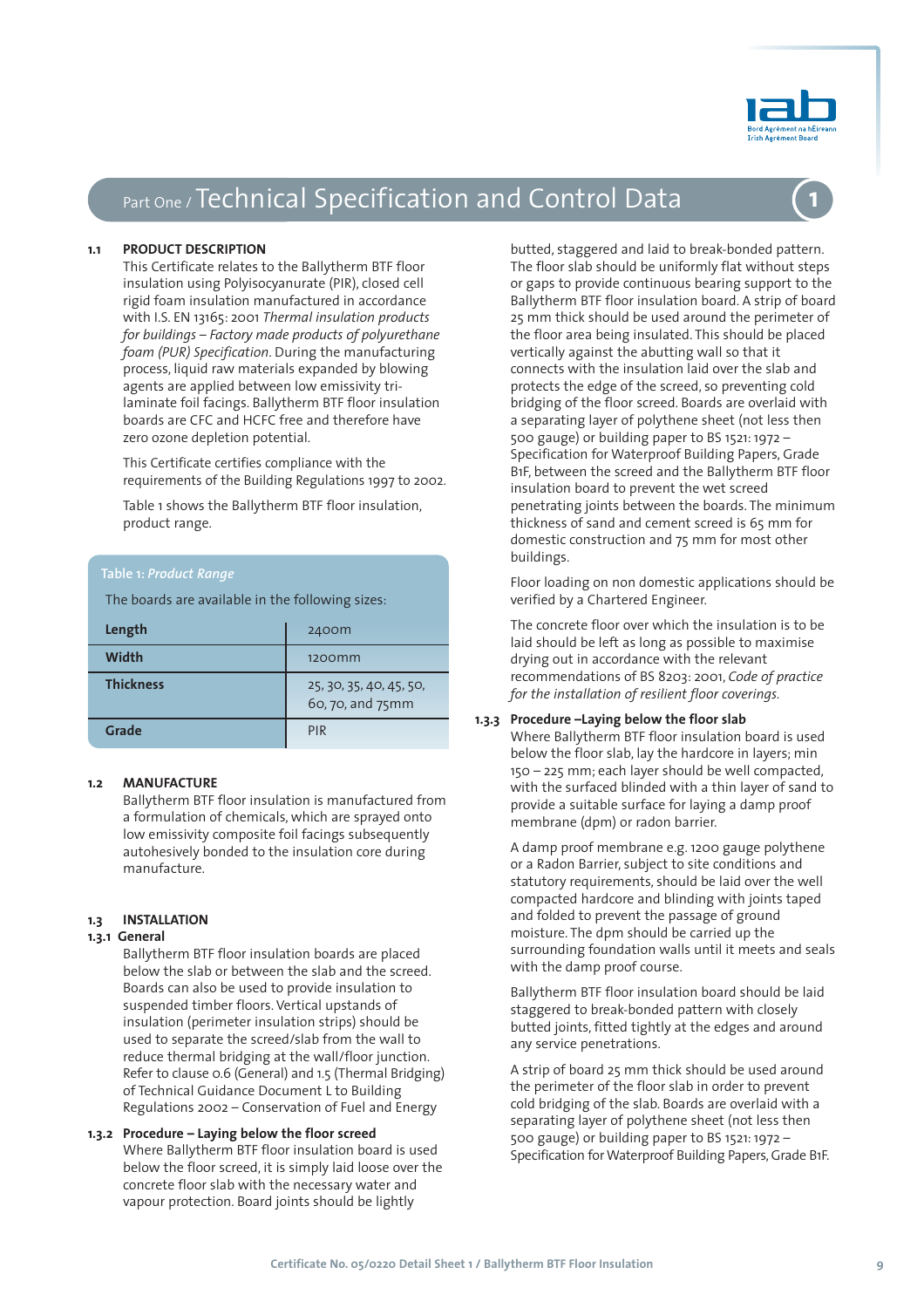

Care should be taken to avoid damage to the insulation or damp proof membranes and radon barriers as the slab is being poured and operatives should make use of barrow runs and walkways whilst installation progresses.

A vapour barrier is to be provided over the insulation board to prevent condensation damage from cold bridging.

**1.3.4 Procedure – Laying on precast block and beam floor** All surfaces should be level to accept the Ballytherm BTF floor insulation board. The floor surface should be smooth, uneven surfaces should be levelled prior to laying of the floor and flat irregularities should be removed by a levelling screed. Lay a Damp Proof Membrane, ensure that it is correctly positioned and turned up to meet the seal with the dpc.

Ballytherm BTF floor insulation board should be laid with joints tightly butted. During construction the boards must be protected from damage by moisture sources, water spillage, plaster droppings etc. Use scaffold boards to prevent wheelbarrow and other traffic damage to the boards. Ballytherm BTF floor insulation board should be over laid with 500 gauge polythene sheet to prevent the wet screed from penetrating the joints between the insulation boards.

As in the case with solid ground floors, attention should be given to detailing to avoid thermal bridging.

#### **1.3.5 Laying in suspended timber floors**

The application of Ballytherm BTF floor insulation board in suspended floor constructions should be

carried out before commencement of floor boarding. Ballytherm BTF floor insulation board should be cut to fit snugly between the timber joists. It should be supported on softwood timber battens, proprietary galvanised steel saddle clips or galvanised nails partly driven into the side of the joists. Battens/nails should be placed at an appropriate height to suit the thickness of board being employed and nails should remain 40 mm proud of the joist. The board should then be laid between the joists so that they are supported by the battens, clips or nails. Any narrow gaps between the joist and perimeter walls should be insulated by specially cut pieces of board. Ballytherm BTF floor insulation board is not suitable for laying over timber joists.

Where services need to be accommodated below the floor, an insulated duct can be created by lowering the Ballytherm BTF floor insulation board.

Install flooring grade chipboard, ply or softwood timber flooring directly onto the joists fixing in the normal manner.

Ensure that the void below the insulated suspended floor is well ventilated and that the airflow is not restricted by sleeper walls.

#### **1.3.6 Cutting**

On-site trimming of Ballytherm BTF floor insulation board where necessary to maintain continuity of insulation or to fit around openings is easily executed using a fine tooth saw or by scoring with a sharp knife and cutting snapping the board face down over a straight edge and cutting the foil facing on the other side.



**Figure 1: Ballytherm BTF Floor Insulation below floor slab.**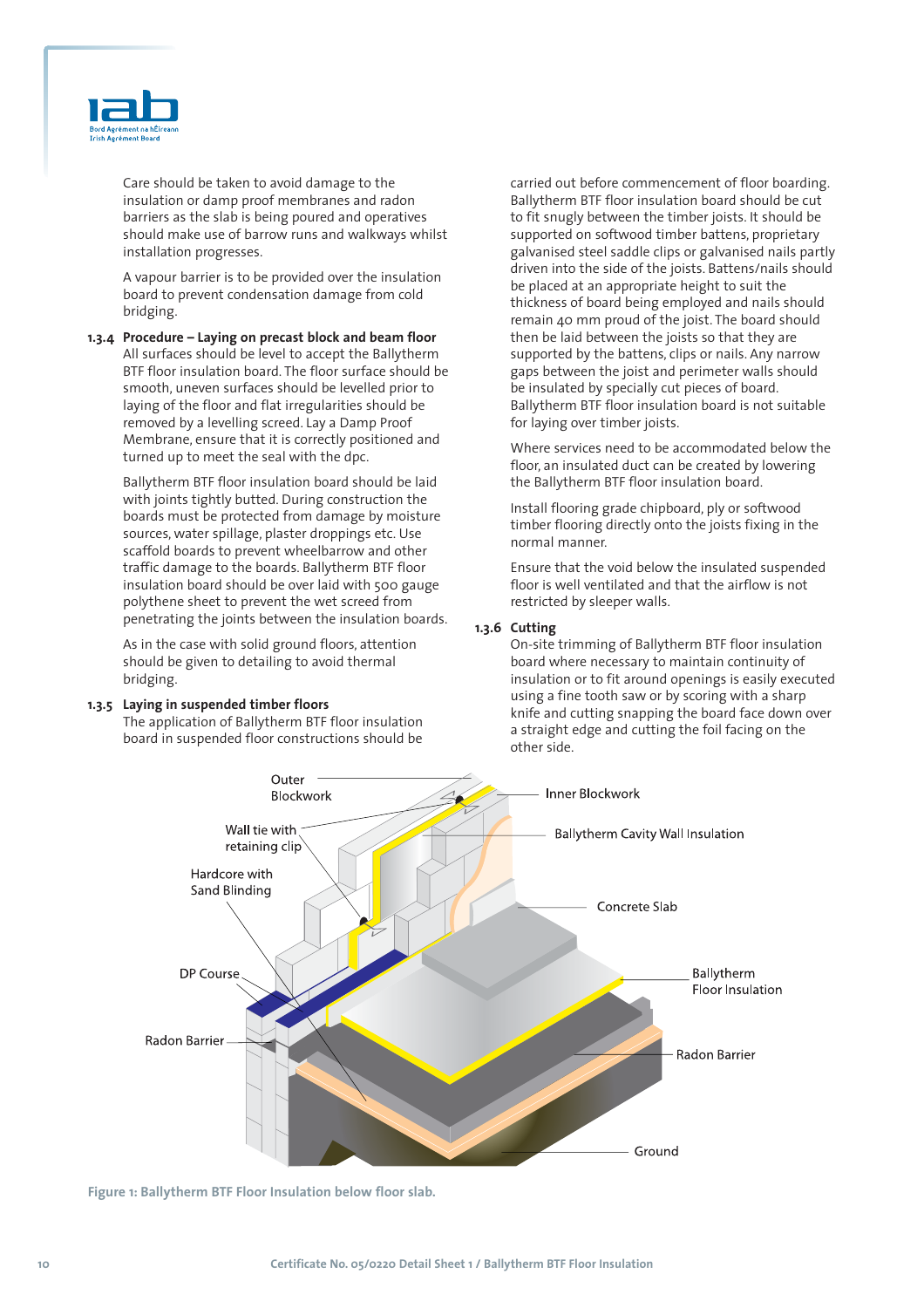

# Part Two / Design Data

#### **2 GENERAL**

**2.1** Ballytherm BTF floor insulation board when installed in accordance with this Certificate, is effective in reducing the 'U' value (thermal transmittance) of new and existing floor constructions.

> Ground supported floors incorporating Ballytherm BTF floor insulation board must include a suitable damp proof membrane laid in accordance with BS CP 102: 1973 Code of Practice for the protection of buildings against water from the ground. (As read with AMD 1511; AMD 2196; and AMD 2470)

Suspended concrete ground floors incorporating Ballytherm BTF floor insulation board must include suitable ventilation.

Except in the case of use in a timber floor, the overlay to Ballytherm BTF floor insulation board should be: -

- 1. A cement based floor, or
- 2. A concrete slab.

#### **2.2 Floor Loading**

The design loadings for self contained single family dwelling units as defined in BS 6399: Part 1: 1996 Loading for buildings – code of practice for dead and imposed loads, are

- **Uniformly distributed load 1.5 kPa.**
- Concentrated load 1.4 kPa.
- Ballytherm BTF floor insulation board covered with chipboard, OSB or similar material or a screed can support these design loadings without undue deflection.
- Where Ballytherm BTF floor insulation board is used under a concrete slab, resistance to concentrated and distributed loads is a function of the slab specification.

### **2.3 Underfloor services**

The maximum continuous working temperature of PIR is 100°C. Where underfloor heating systems are to be used; the advice of the certificate holder should be sought.

#### **2.4 Waterproofing**

If an overlay of chipboard, OSB or similar material is to be used in bathrooms or kitchens, a continuous waterproof finish (e.g. vinyl) must be provided to protect it.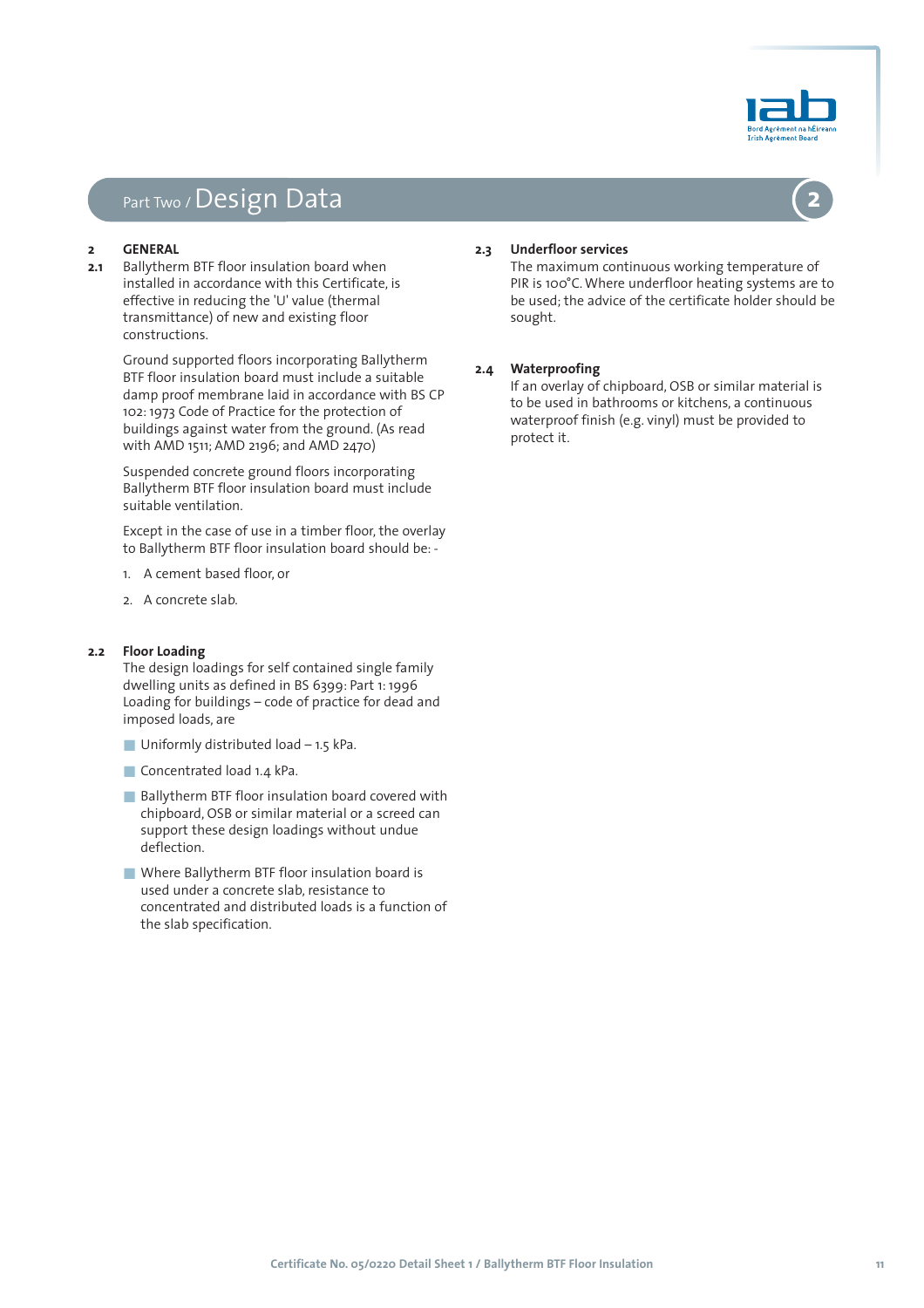

# Part Three / Technical Investigations **3**

#### **3.1 BEHAVIOUR IN FIRE**

(i) Combustibility - Although Ballytherm BTF floor insulation board is combustible, when used in the context of this Certificate the increase in fire load in the building consequent to its use, is negligible.

The boards when in proximity to a constructional hearth must be protected by 250 mm of solid concrete or a detailed in Diagram  $4$  of TGD – J: Heat Producing Appliances.

- (ii) Toxicity Negligible when used in a ground floor construction.
- (iii) Ballytherm BTF floor insulation board is manufactured without the use of CFC's and HCFC's, there is no release of such gas on burning.

#### **3.2 STRENGTH**

Ballytherm BTF floor insulation board exceeds 140 kPa at 10% yield and when installed in accordance with the manufacturer's instructions, and this certificate, will resist the loads likely to be met in service.

#### **3.3 RESISTANCE TO MOISTURE**

Ballytherm BTF floor insulation board will not allow moisture to cross the floor construction provided it is installed in accordance with this Certificate. See section 1.3.

#### **3.4 CONDENSATION RISK**

- **3.4.1** Ballytherm BTF floor insulation board has a vapour resistivity exceeding 250 MNsg-1m-1. It has significant resistance to the passage of water vapour when used in ground floor construction using a suitable damp proof membrane.
- **3.4.2** Capillary Action The closed cell structure does not allow water uptake by capillary action.

### **3.5 THERMAL INSULATION**

The aged/design thermal conductivity ' $\lambda$ ' value' of Ballytherm BTF floor insulation board when measured in accordance with I.S. EN 12667: 2000 Thermal performance of building materials and products – Determination of thermal resistance by means of guarded hot plate and heat flow meters method – Products of high and medium thermal resistance, is 0.022 W/mK.

The maximum U-values for ground floors which can be obtained with Ballytherm BTF floor insulation board constructions should be determined in accordance with the procedures of Appendix A, Clauses A3.1- A3.3 of Technical Guidance Document L to Building Regulations 2002. See Table 2 for typical U-values (indicative values only).

**3.6 RESISTANCE TO SOLVENTS, FUNGI AND RODENTS** Ballytherm BTF floor insulation panels do not promote infestation, as there is no food value in the materials used. They also resist attack by mould and microbial growth. The insulation core is resistant to dilute acids, alkalis, mineral oil and petrol. It is not resistant to some solvent-based adhesive systems, particularly those containing methyl ethyl keytone. Adhesives containing such solvents should not be used in association with the boards. Boards which have been in contact with harsh solvents, petrol, mineral oil or acids or boards that have been damaged in any other way should not be used

#### **3.7 DURABILITY**

Ballytherm BTF floor insulation board are rot-proof and durable. As floor insulation, Ballytherm BTF floor insulation board is judged to be stable and will remain effective as an insulation system for the life of the building, so long as it is installed in accordance with this certificate.

# **3.8 TESTS AND ASSESSMENTS WERE CARRIED OUT TO DETERMINE THE FOLLOWING:**

- Density
- Water vapour transmission
- Long term water absorption
- Dimensional accuracy
- Compressive strength
- Dimensional stability
- Thermal conductivity
- Efficiency of the construction process

### **3.9 OTHER INVESTIGATIONS**

- (i) Existing data on product properties in relation to fire, toxicity, environmental impact and the effect on mechanical strength/stability and durability were assessed. Ballytherm BTF floor insulation board does not contain CFC or HCFC gas.
- (ii) The manufacturing process was examined including the methods adopted for quality control, and details were obtained of the quality and composition of the materials used.
- (iii) Site visits were conducted to assess the practicability of installation and the history of performance in use of the product.
- (iv) A condensation risk analysis was performed.